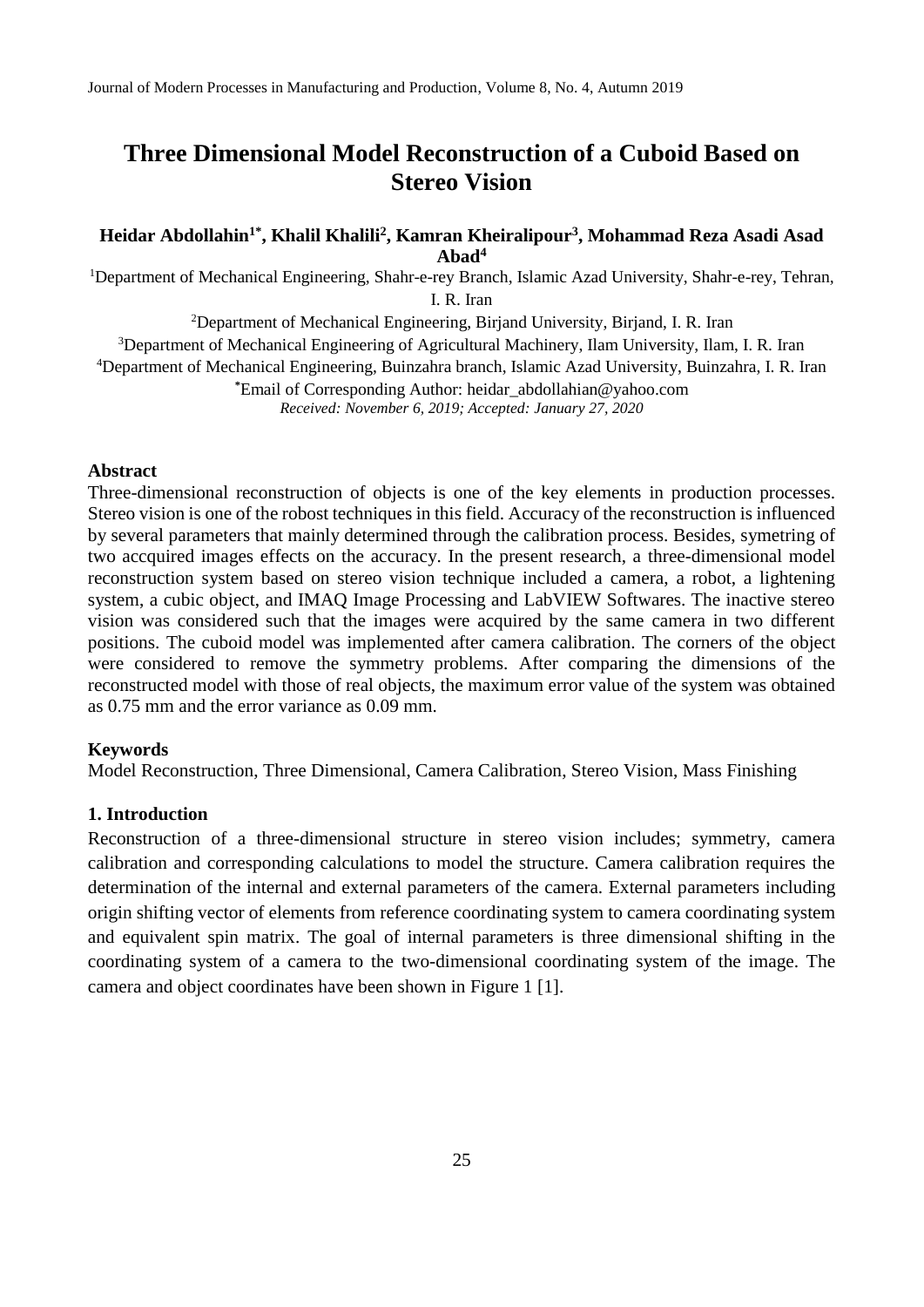Three Dimensional Model Reconstruction of a Cuboid Based on Stereo Vision, pp.25-35



Figure1. Camera and object and coordinates [1]

The position of the camera can be calibrated using a specified coordinated object [2, 3]. For example, an object made from a plane including symmetrical coding points can be utilized (Figure 2).



Figure2. Calibration of the camera position

Zhang [4] used a set of some points on a line for calibration of the camera. The researcher showed that it is impossible to calibrate camera position by a moving object, but by fixing one of the points and rotating the object around it, the process is possible with acceptable accuracy (Figure 3).



Figure3. Calibration of camera position using a set of the aligned points [3]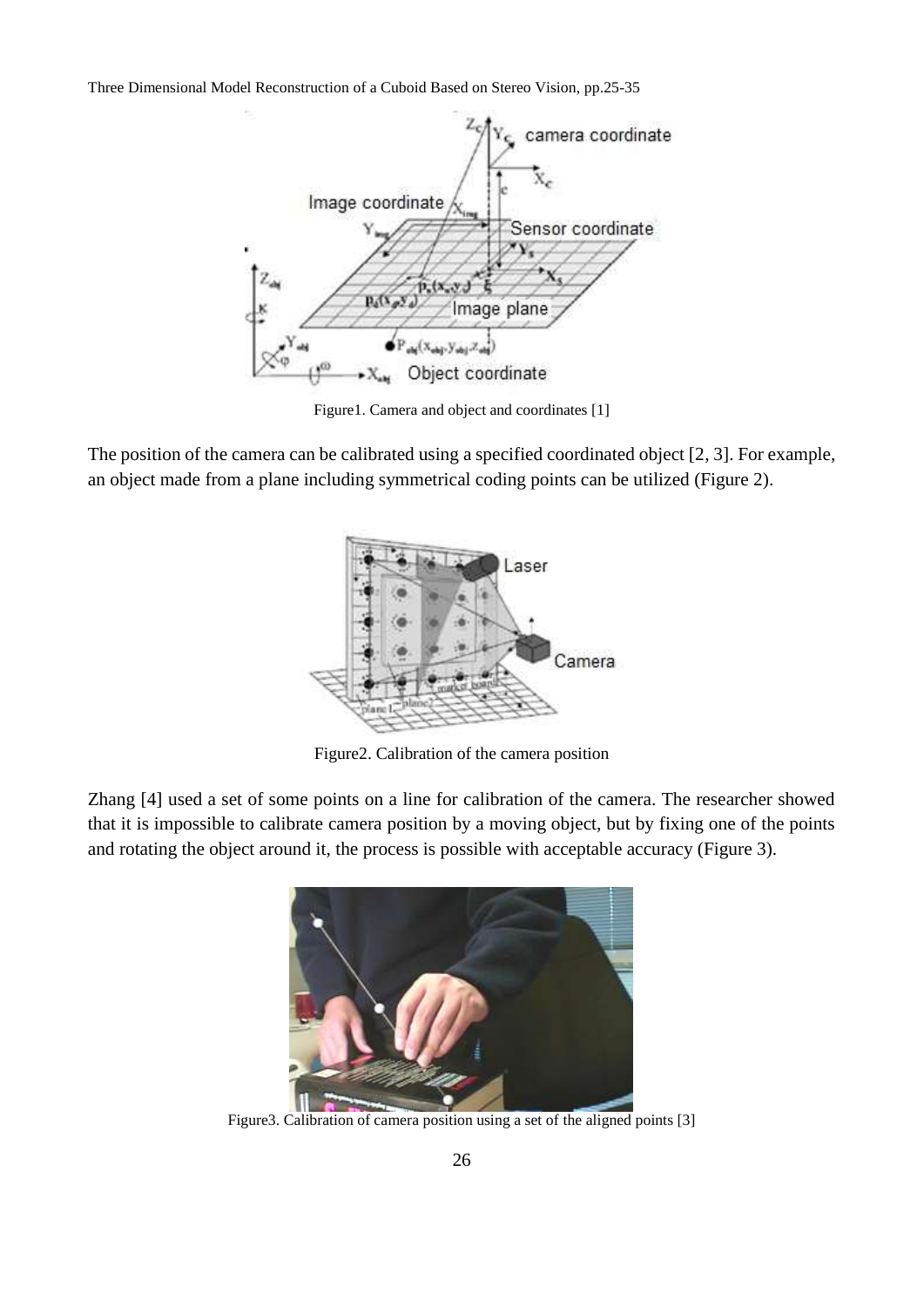One of the common measuring methods is stereo photogrammetry. The main problem of calculation and determining the dimensions in this method is calibration, symmetry, and reconstruction of the model. Calibration is a process of measuring and calculation of the geometrical relationship between image, camera and the three-dimensional space. This process includes finding internal parameters of the camera, such as focal distance, optic centers, and lens deviation locus, as well as finding external parameters such as locus and positional relationships of each camera.

One of the powerful software for online calibration is MATLAB Software [5]. Regarding industrial developments and the importance of producing speed, the calibration process is possible at a minimum time duration. A quick method is using a box open from one side with two crosses in the frontal plate and two crosses in the hinder plate (Figure 4). After capturing an image from these plates, calibration can be done by applying the simple trigonometric relationships.



Figure 4. Using a specific box for calibration of the camera

# **2. Materials and methods**

### *2.1. Stereo vision*

In general, measuring methods are categorized into active and inactive systems. In active systems, the measuring system is in a direct connection with the object, whereas in inactive systems images are captured in different directions. After calibration of the camera and symmetry of the separate images, the object model is reconstructed.

One of the common inactive measuring methods is stereo vision. There are two ways of capturing stereo images. In the first method, two cameras were simultaneously used to capture images in different positions but in the second method, only one camera was used for capturing in two different places at different times. The first method is not sensitive to capturing conditions. Here, lens differences lead to change in capturing conditions. Naturally, in the second method, some capturing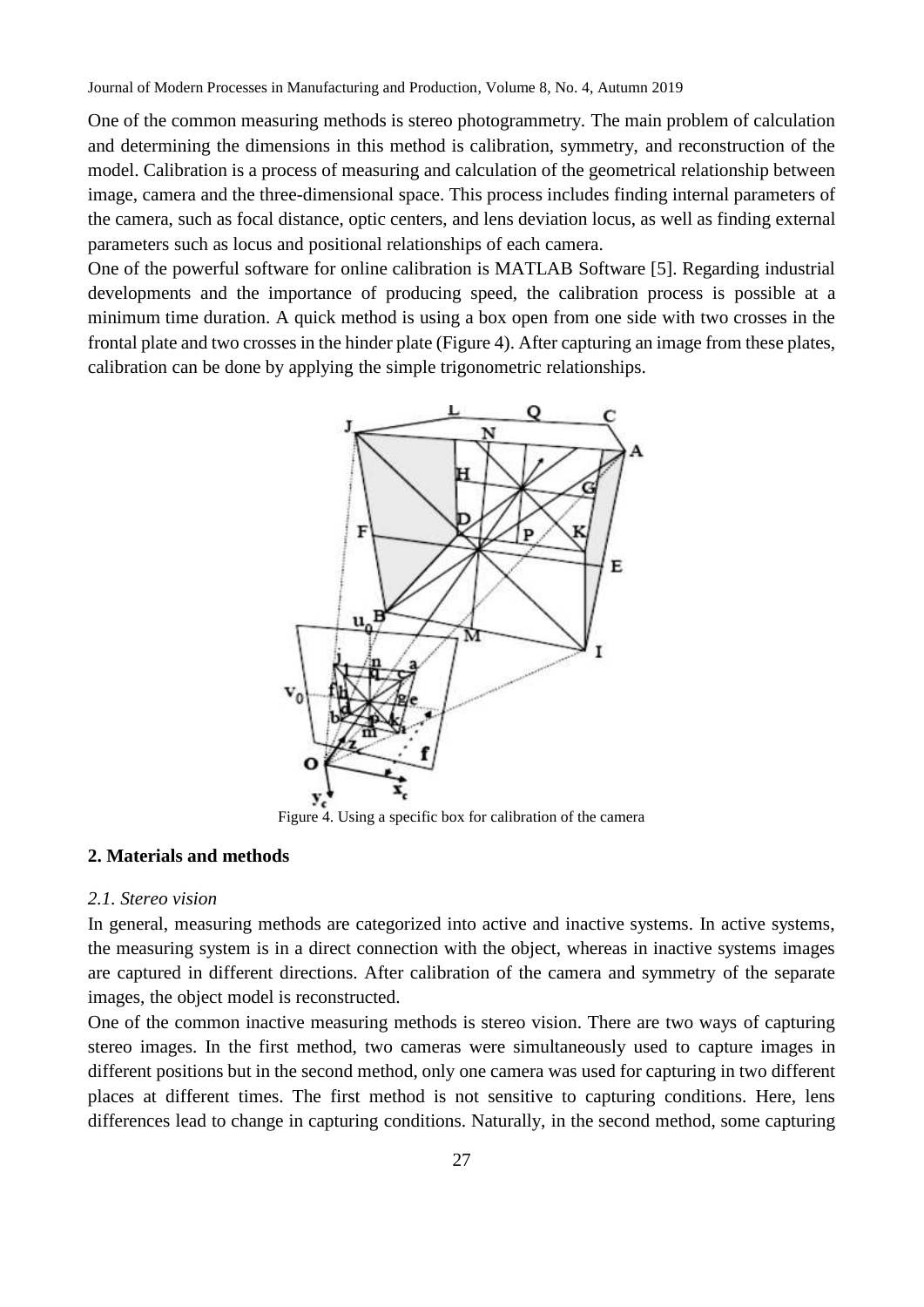environment properties such as brightness may be changed after changing the camera position, but internal parameters of the camera remained without any change. Figure 5 shows the position of two cameras which are in p1 and p2 points. Here, the p3 coordinate must be calculated.



Figure5. Camera Positions in inactive stereo vision using two cameras

The baseline b which is the distance between lens centers is perpendicular to the optic axis. Coordination of point P(x, y, z) is calculated based on the basic coordinating axis which here located between the lens centers. The above parameters have been shown in Figure 6.



Figure6. Position of cameras and the measured point in coordinating axis located between the lens centers

The relationship between coordination of the cameras and camera parameters are according to Eq. (1).

$$
\frac{x'_l}{f} = \frac{x+b/2}{z}, \qquad \frac{x'_r}{f} = \frac{x-b/2}{z}
$$
\n
$$
\frac{y'_l}{f} = \frac{y'_r}{f} = \frac{y}{z}
$$
\n(1)

Where f is the distance between lens and image plane for both cameras. So three dimensional coordinating of the specified point is according to Eq. (2).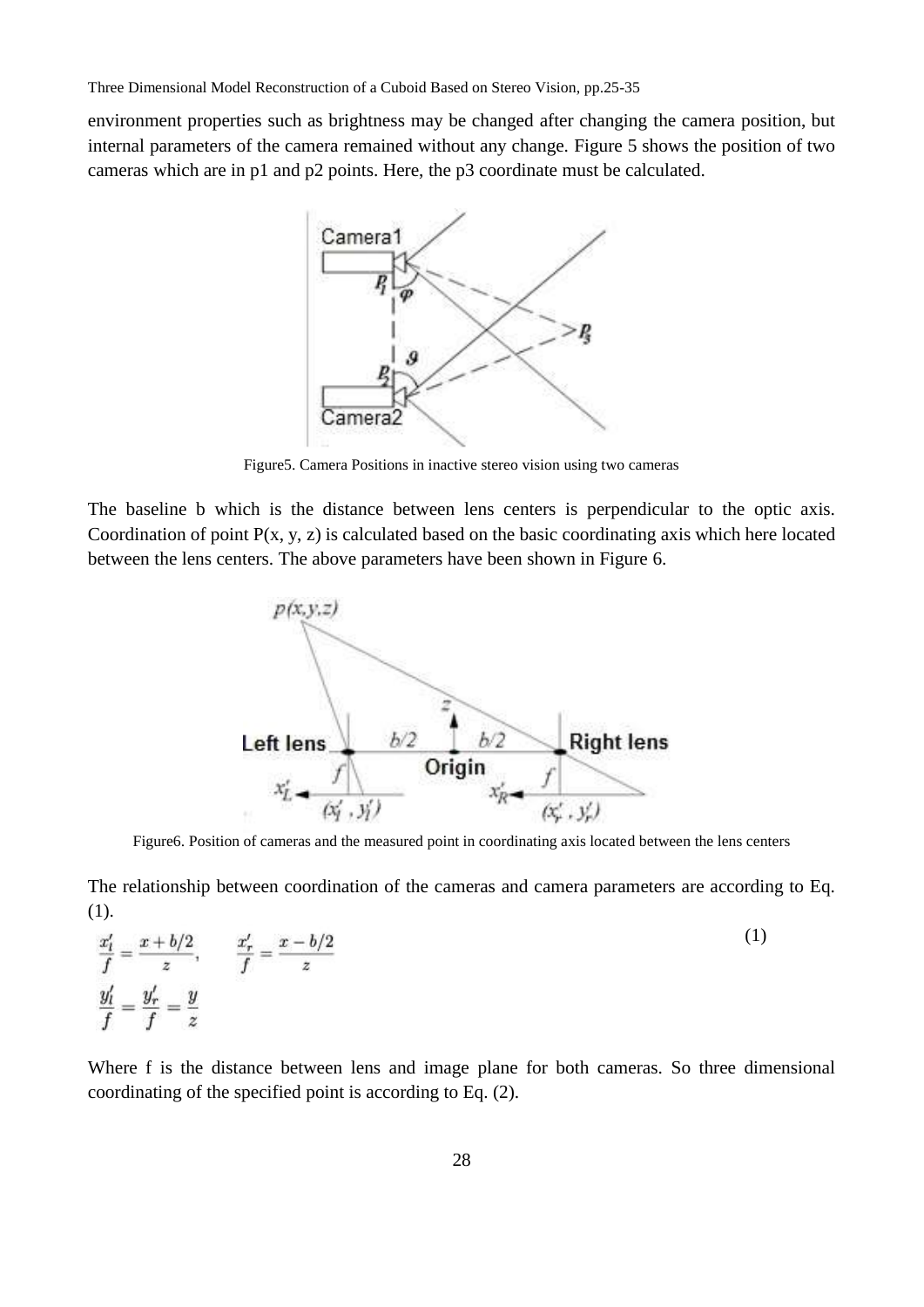Journal of Modern Processes in Manufacturing and Production, Volume 8, No. 4, Autumn 2019

$$
x = b \frac{(x'_l + x'_r)/2}{x'_l - x'_r}, \qquad y = b \frac{(y'_l + y'_r)/2}{x'_l - x'_r}, \qquad z = b \frac{f}{x'_l - x'_r} \tag{2}
$$

## *2.2. System design and the used tools*

The used system in the present work includes hardware and software parts as:

1. A SONY camera, model DSC-P100 with 5.1 megapixel resolution and 7.9 mm focal distance.

- 2. A Robot.
- 3. Lightening system.
- 4. A model (a cuboid constructed by steel and covered by white color).
- 5. IMAQ Image Processing and LabVIEW Softwares.

The camera fixed on a robot to accurate movement. After capturing the first image, the camera moved by the robot to acquire the second image while the object was fixed on its position. In this way, the cameras qualification was not changed. The captured images were pre-processed, enhanced and then similar points were assigned in each image. The similar points were seven visible corners of a cuboid. The similarity of these points in the images was defined by the patterning process, Figure 7.



Figure7. The used object for calibration point specification

#### *2.3. Camera calibration*

The acquired images from each landscape were not real images due to the reflection of light in the ambient, low accuracy of the camera montage (non-perpendicularity of the optic axis on sensor plate, non-concentricity of sensor plate and lens), lens curve and its deficiency. Compensation of these problems and producing real images required by applying some complex equations. Regarding the required accuracy, one can extract the equations by assuming linear relationships [6, 7].

For camera calibration, three coordinating systems were defined. One of them was for the object, X'Y'Z'. The others were on two images, XYZ for left side image which is a source coordinating system and X″Y″Z″ for right side image. The object coordinating system was supposed on one of the corners of the cuboid and X', Y' and Z' directions were defined as shown in Figure 8. The center of each image coordinating system was put on the center of the image and its X-axis was in the same direction of the X-axis of the image. Its Y-axis was in the opposite direction of the Y-axis of the image and its Z-axis was perpendicular to the image which its positive side was toward the object.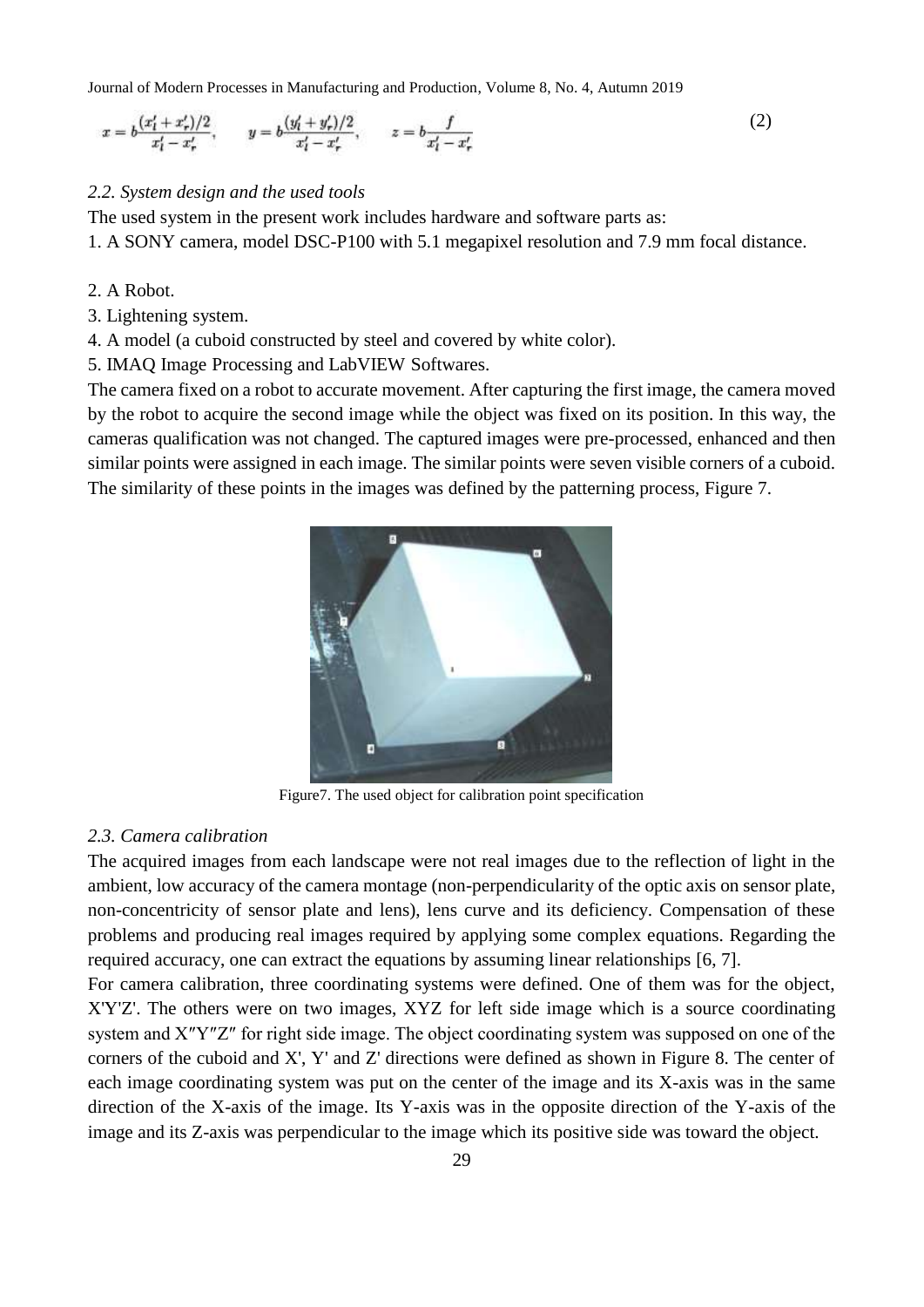

Figure8. The object coordinating system and the left side image

Considering a beam reflected from the object, A, C, and A' points were on a straight line (Figure 9). Point A' was on the object, point C was in the center of the camera lens and point A was on the image equivalent with A' point on the object.



Figure9. The points on the object, camera, and image coordinating systems

Because A', C and A points were on a straight line, Eq. (3) was defined as:

 $K \times (The coordination of the lens center - The image coordination) = The coordination$ of the point on the object – The coordination of the lens center (3)

The image coordinating system was considered as the reference coordinating system. So coordinating a point on the object (i.e. X'Y'Z') must be transferred into the coordination of XYZ. For this, the rotation and transporting matrix of X'Y'Z' coordinating system must be multiplied regard to XYZ coordinating system by point coordinating in X'Y'Z' coordinating system. This matrix has been explained as [R T] which R is the representation of rotation and T is for transporting matrix. T and R matrixes have been shown as Eq. (4):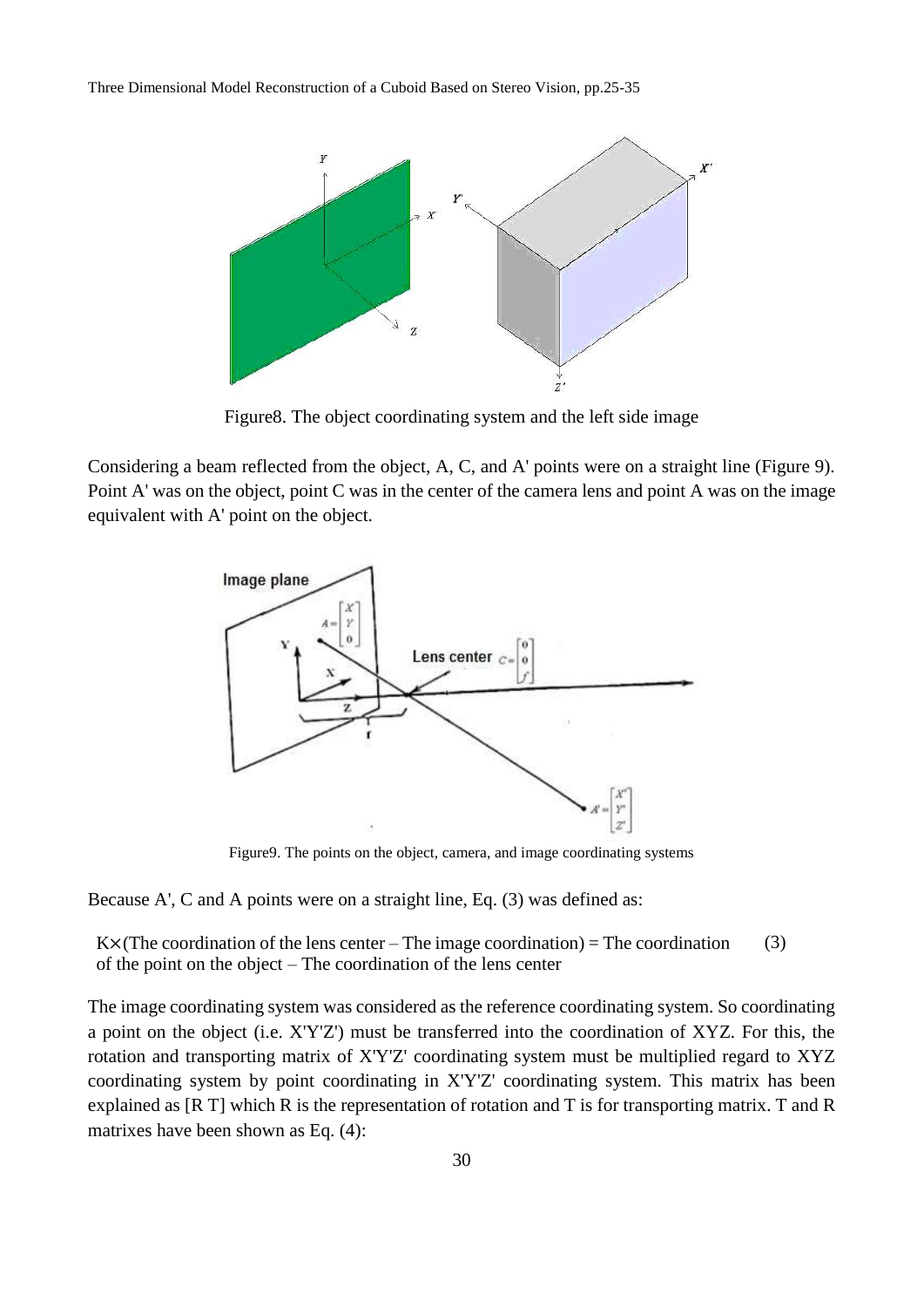$$
R = \begin{bmatrix} r_{11} & r_{12} & r_{13} \\ r_{21} & r_{22} & r_{23} \\ r_{31} & r_{32} & r_{33} \end{bmatrix} \qquad T = \begin{bmatrix} t_x \\ t_y \\ t_z \end{bmatrix}
$$
 (4)

After multiplying rotation matrix around each of three-axis and combination with transporting matrix, matrix [R T] is obtained as follows:

(5)

$$
\begin{bmatrix}\n\cos \beta \times \cos \delta & \sin \alpha \times \sin \beta \times \cos \delta + \cos \alpha \times \sin \delta & -\cos \alpha \times \sin \beta \times \cos \delta + \sin \alpha \times \sin \delta & d_x \\
-\cos \beta \times \sin \delta & -\sin \alpha \times \sin \beta \times \sin \delta + \cos \alpha \times \cos \delta & \cos \alpha \times \sin \beta \times \sin \delta + \sin \alpha \times \cos \delta & d_y \\
\sin \beta & -\sin \alpha \times \cos \beta & \cos \alpha \times \cos \beta & d_z\n\end{bmatrix}
$$

Coordination of the center of the camera lens was [0 <sup>T</sup>. With the replacement of this coordination in Eq. (3), it will be:

$$
K * \left[ \begin{bmatrix} 0 \\ 0 \\ f \end{bmatrix} - \begin{bmatrix} a & b & 0 \\ c & d & 0 \\ 0 & 0 & 0 \end{bmatrix} \begin{bmatrix} X \\ Y \\ 0 \end{bmatrix} \right] = [R \quad T] \begin{bmatrix} X' \\ Y' \\ Z' \end{bmatrix} - \begin{bmatrix} 0 \\ 0 \\ f \end{bmatrix}
$$
(6)

For solving Eq. (6), K was considered as  $\frac{ZA'C}{CA'C}$  $\frac{\Sigma AC}{ZAC}$ . By replacing it in Eq. (6):

(7)  
\n
$$
\left(1 - \frac{X' \times \sin \beta - Y' \times \sin \alpha \times \cos \beta + Z' \times \cos \alpha \times \cos \beta + d_z}{f}\right) \times (a \times X + b \times Y) =
$$
\n
$$
X \times \cos \beta \times \cos \delta + Y \times (\sin \alpha \times \sin \beta \times \cos \delta + \cos \alpha \times \sin \delta) -
$$
\n
$$
Z \times (\cos \alpha \times \sin \beta \times \cos \delta - \sin \alpha \times \sin \delta) + d_x
$$

$$
\left(1 - \frac{X' \times \sin \beta - Y' \times \sin \alpha \times \cos \beta + Z' \times \cos \alpha \times \cos \beta + d_z}{f}\right) \times (c \times X + d \times Y) =
$$
  
- X \times \cos \beta \times \sin \delta - Y \times (\sin \alpha \times \sin \beta \times \sin \delta - \cos \alpha \times \cos \delta) +  
Z \times (\cos \alpha \times \sin \beta \times \sin \delta + \sin \alpha \times \cos \delta) + d\_y

There are 10 unknown parameters in Eq. (7), so for solving it 10 equations are needed. Since Eq. (7) included two equations and they were obtained for only one point, coordination of 5 points and their equivalent coordination in the image are needed. With solving these equations, the camera calibration parameters (distance between two coordinating systems and rotation regarding each other, as well as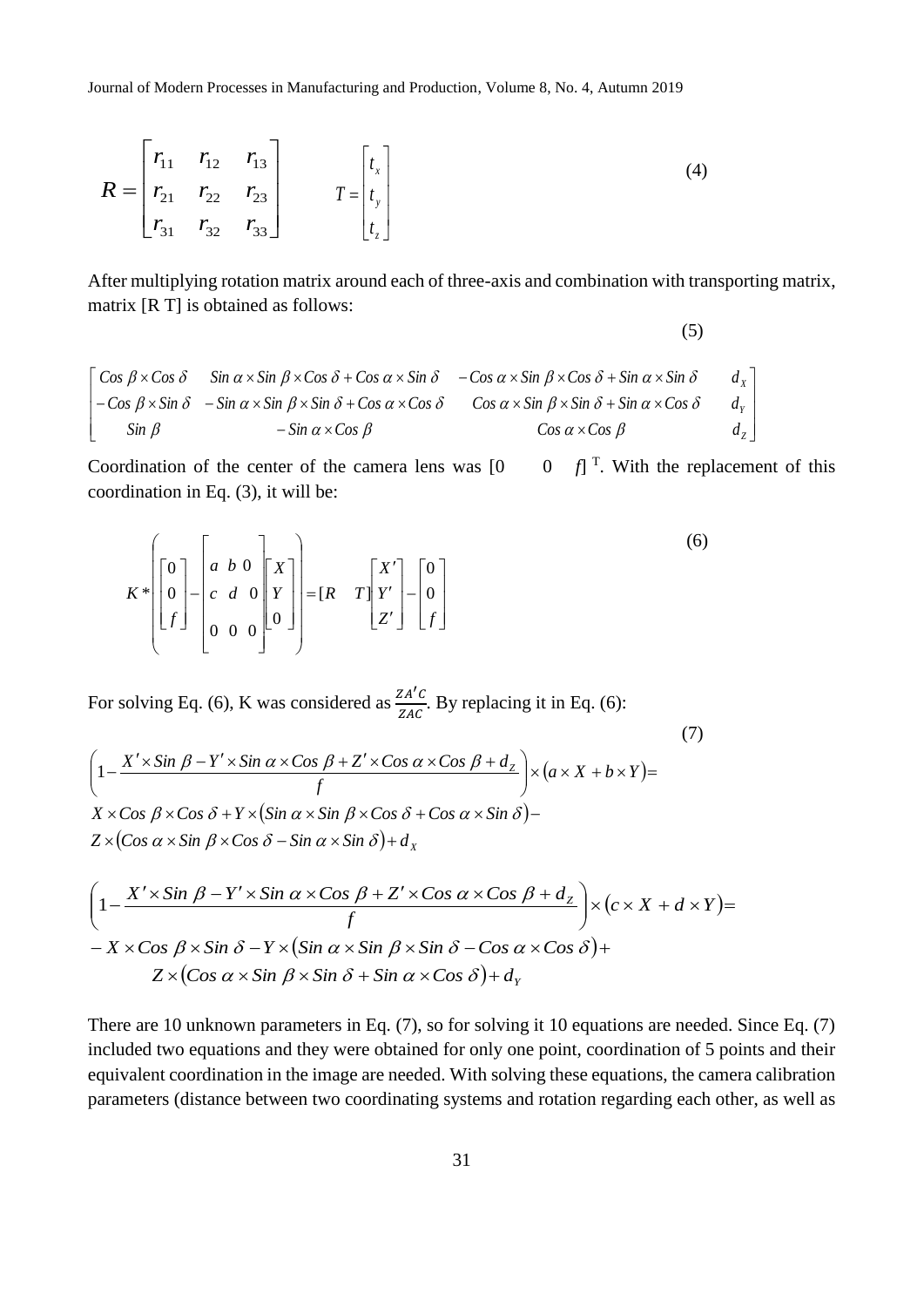Three Dimensional Model Reconstruction of a Cuboid Based on Stereo Vision, pp.25-35

matrix deviation error parameters) can be determined. For reducing calibration parameter error, one can place an object in different positions and minimizing the differences in the results.

To transfer coordination in X″Y″Z″ into XYZ, the transform matrix should be multiplied by X″Y″Z″, as Eq. (8):

$$
[R \quad T] \times \begin{bmatrix} X'' \\ Y'' \\ Z'' \end{bmatrix} = \begin{bmatrix} X \\ Y \\ Z \end{bmatrix}
$$
 (8)

So for achieving 6 parameters ( $\alpha$ ,  $\beta$ , and  $\delta$ , related to spin angel of coordinating systems and  $d_x$ ,  $d_y$ and d<sup>z</sup> relating to transferring of coordinating system, 6 equations are needed. For having 6 equations, it's enough to replace coordination of 2 points in Eq. (8) which coordination of them had been achieved in the previous stage. But, to reduce error, different points were considered separately and then the mean of achieved results was calculated.

# *2.4. Calibration*

For determining the dimension of the object, by capturing the images in two different positions and processing using IMAQ software, the equivalent points on the images were obtained. Finally by replacing these data and solving Eq. (7), the following results were obtained:

The first position of image capturing (XYZ coordinates system, the first image, and X'Y'Z' coordinating system, object):

$$
\alpha_1 = -0.43423, \quad \beta_1 = 0.409165, \quad \delta_1 = -0.04727
$$
\n
$$
dx_1 = 28.73571, \quad dy_1 = 13.18852, \quad dz_1 = 176.17862
$$
\n
$$
a = 1, \quad b = 7.22E - 08, \quad c = 7.19E - 08, \quad d = 1, \quad f = 7.90000351
$$
\n(9)

The second position of capturing (X″Y″Z″ coordinating system, second image, and X'Y'Z' coordinating system, object):

$$
\alpha_2 = -0.43236, \qquad \beta_2 = 0.408177, \qquad \delta_2 = -0.04626 \tag{10}
$$
\n
$$
dx_2 = 30.92881, \qquad dy_2 = -4.63507, \qquad dz_2 = 168.46495
$$
\n
$$
a = 1, \quad b = 7.22E - 08, \quad c = 7.19E - 08, \quad d = 1, \quad f = 7.90000351
$$

By solving Eq. (8) which relates to transformation coordinating system of the two images, the following results were obtained:

$$
\alpha = 0.000642, \quad \beta = 0.000959, \quad \delta = 0.001482
$$
\n  
\n $dx = 2.018351, \quad dy = 17.90134, \quad dz = 7.358313$ \n(11)

Therefore, the calibration parameters were determined as follows: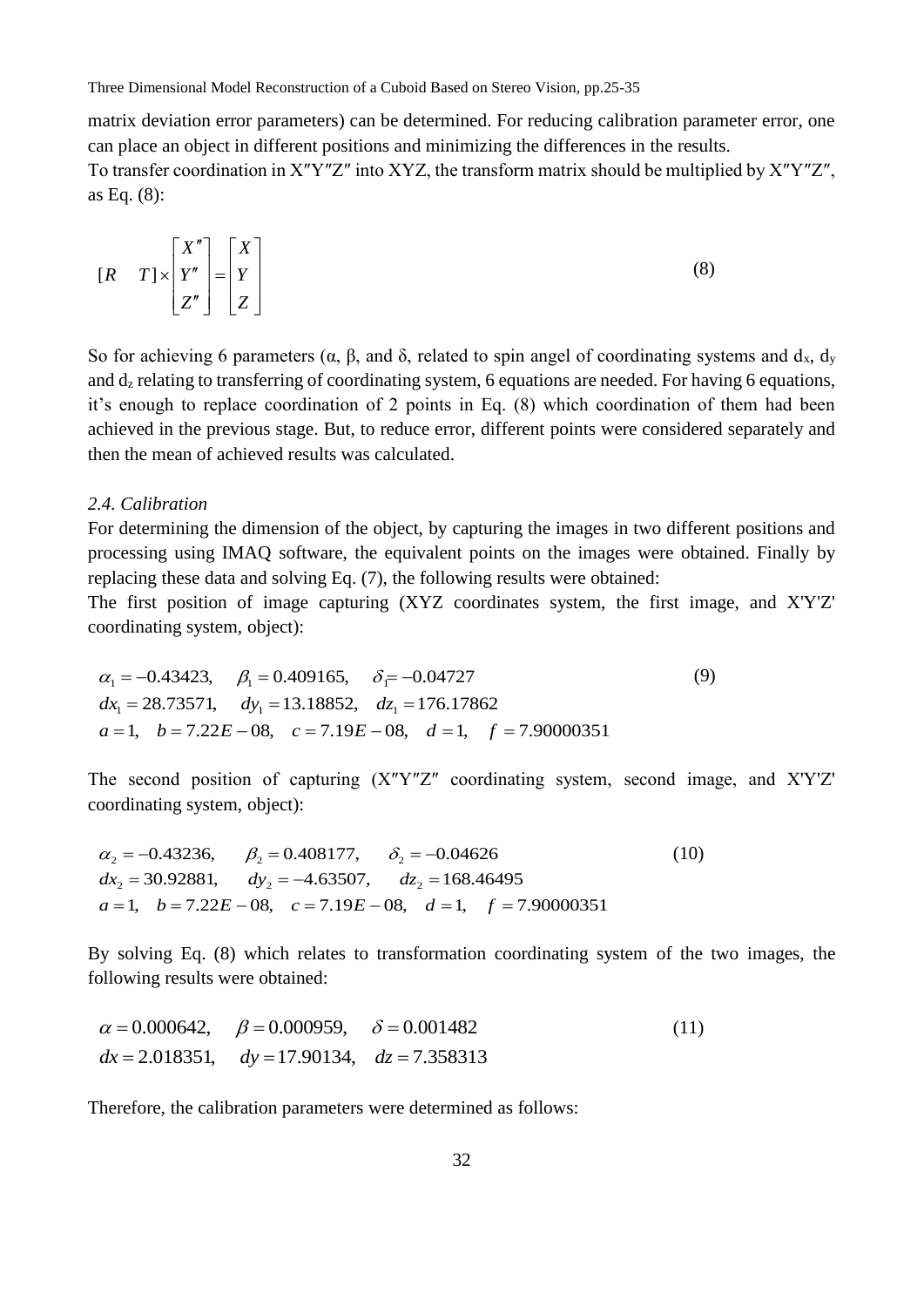Journal of Modern Processes in Manufacturing and Production, Volume 8, No. 4, Autumn 2019

 $a = 1$ ,  $b = 7.22E - 08$ ,  $c = 7.19E - 08$ ,  $d = 1$ ,  $f = 7.90000351$  $dx = 2.018351$ ,  $dy = 17.90134$ ,  $dz = 7.358313$  $\alpha = 0.000642, \quad \beta = 0.000959, \quad \delta = 0.001482$ (12)

# **3. Results and discussion**

For calculation of three-dimensional coordination of the object, with having the image of a point and the coordination of the camera`s lens center of the first and the second position of capturing, two spatial lines will be obtained. The cross of the two lines specifies the spatial position of a point, according to Eq. (2). The captured images from the object and extracting of their coordination by IMAQ Software have been shown in Figure 10. After image-processing and using the edging algorithm, the extracted coordination of the captured images by a camera in two different positions has been presented in Table (1). Finally, the model dimensions were calculated using the mentioned equations. The obtained results with the errors have been shown in Table (2). The reconstructed threedimensional model has been shown in Figure 11.



Figure10. Equivalent corner points in two images left-side image (A) and right side image (B)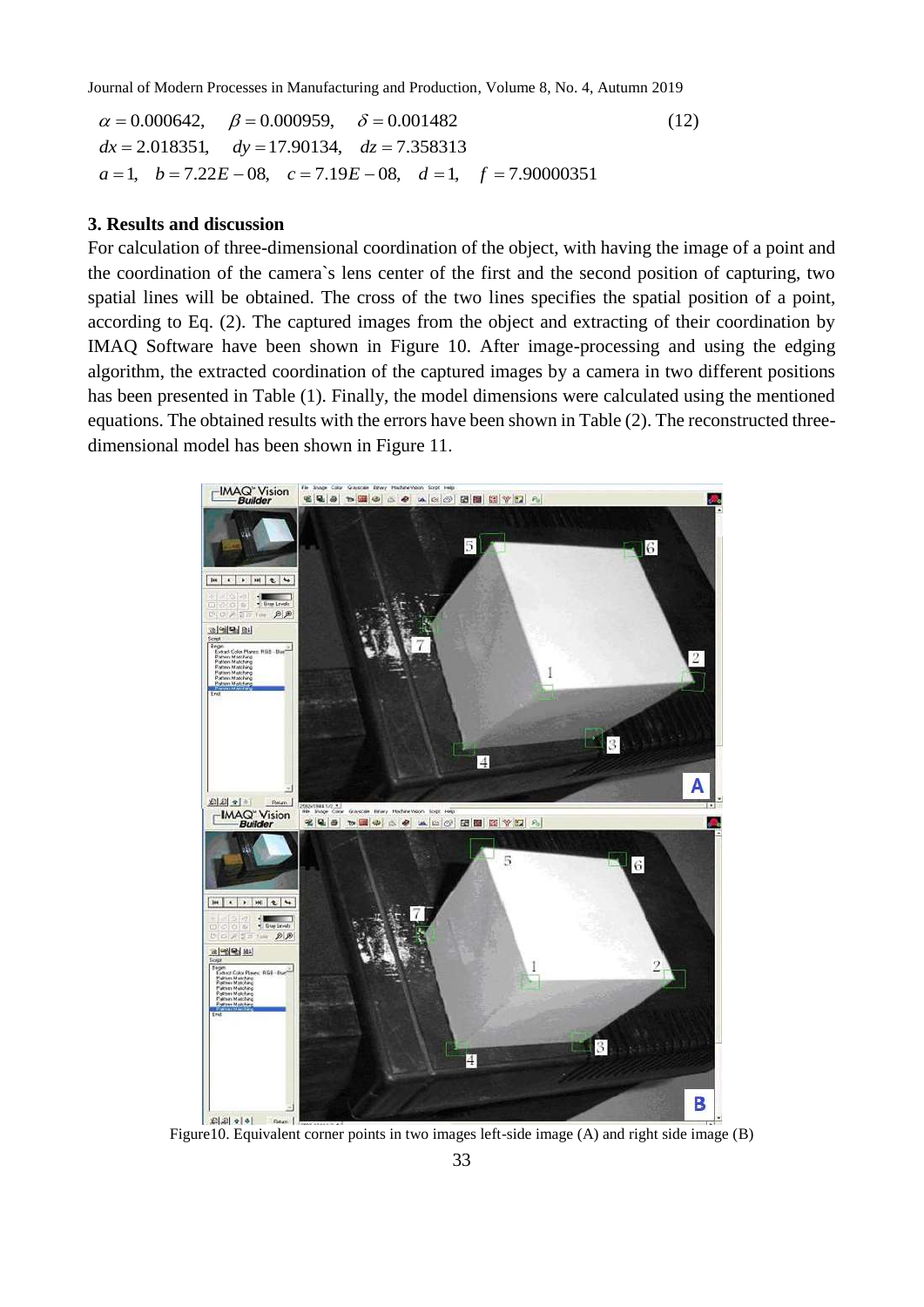| Corner | First image |         | Second image |         |
|--------|-------------|---------|--------------|---------|
|        |             |         |              |         |
|        | $-1.35$     | $-0.62$ | $-1.52$      | 0.23    |
|        | $-3.12$     | $-0.64$ | $-3.34$      | 0.11    |
|        | $-1.98$     | 0.23    | $-2.13$      | 0.88    |
|        | $-0.45$     | 0.33    | $-0.55$      | 1.03    |
|        | $-0.77$     | $-2.45$ | $-0.90$      | $-1.78$ |
|        | $-2.42$     | $-2.29$ | $-2.62$      | $-1.68$ |
|        | $-0.04$     | $-1.25$ | $-0.12$      | $-0.65$ |

Three Dimensional Model Reconstruction of a Cuboid Based on Stereo Vision, pp.25-35



Table 2. The dimensions of the reconstruction of the three-dimensional model and comparison with real dimensions, in millimeter

| ,,,,,,,,,,,,,,, |            |          |         |  |  |
|-----------------|------------|----------|---------|--|--|
| Position        | Calculated | Actual   | Error   |  |  |
|                 | distance   | distance |         |  |  |
| $1-2$           | 49.65      | 49.60    | 0.05    |  |  |
| $2 - 3$         | 49.47      | 49.90    | $-0.43$ |  |  |
| $3 - 4$         | 50.01      | 50.00    | 0.01    |  |  |
| $4 - 1$         | 49.05      | 49.80    | $-0.75$ |  |  |
| $5 - 6$         | 49.05      | 49.60    | $-0.55$ |  |  |
| $5 - 7$         | 49.35      | 50.10    | $-0.75$ |  |  |
| $7 - 4$         | 49.99      | 49.80    | 0.19    |  |  |
| $1 - 5$         | 50.08      | 50.00    | 0.09    |  |  |
| $2 - 6$         | 49.31      | 49.90    | $-0.59$ |  |  |

The amount of the resulted focal distance from calibration with an error value of  $0.35 \times 10^{-5}$ , as well as the resulted parameters from the error matrix showed high accuracy of the lens structure and the camera. The mean of the absolute error value of the relative distance reference point of the object was